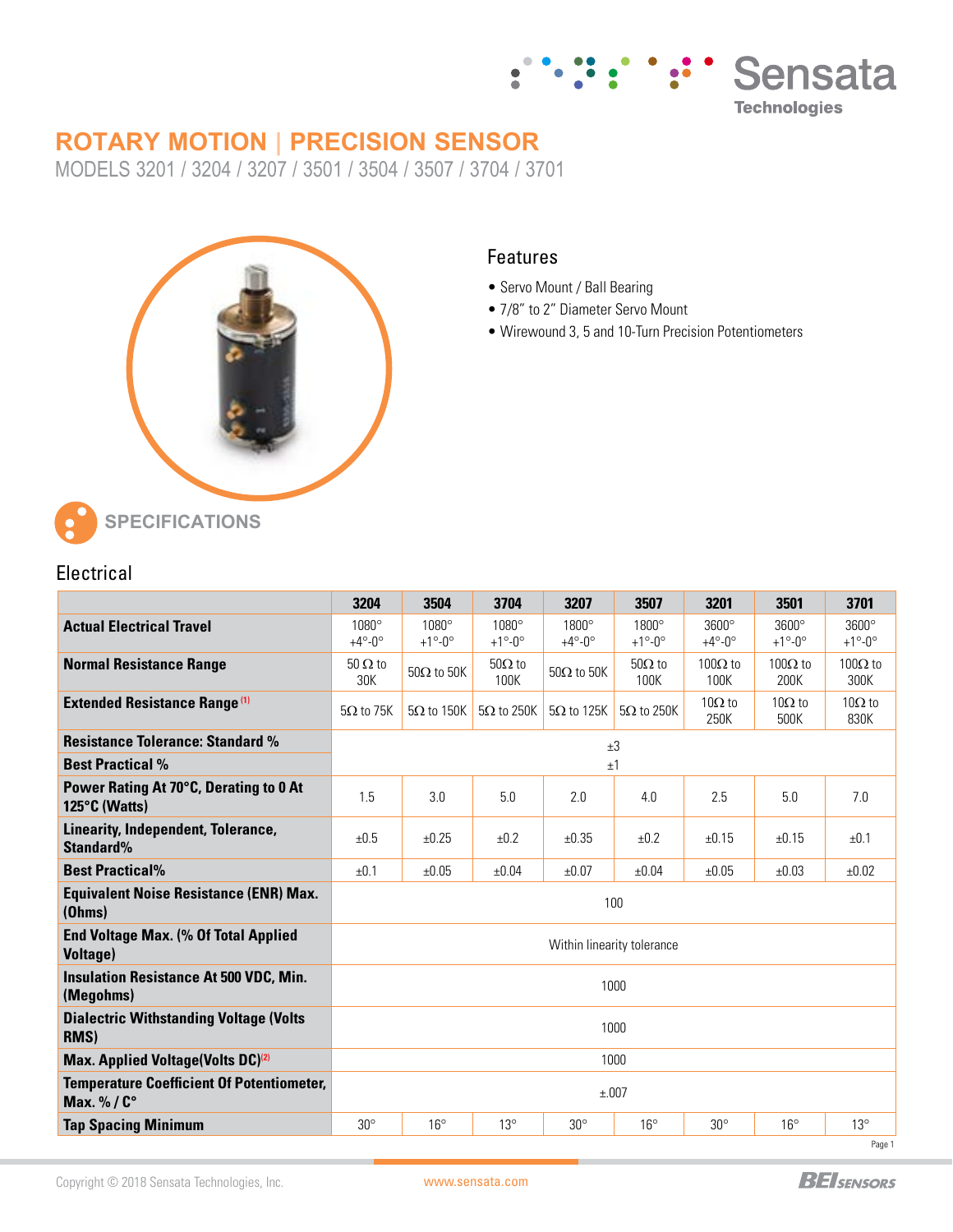### Mechanical

|                                                       | 3204                                       | 3504 | 3704           | 3207           | 3507                                   | 3201              | 3501              | 3701              |  |
|-------------------------------------------------------|--------------------------------------------|------|----------------|----------------|----------------------------------------|-------------------|-------------------|-------------------|--|
| <b>Total Mechanical Travel</b>                        | $1080^{\circ}$ +4 $^{\circ}$ -0 $^{\circ}$ |      |                |                | $3600^{\circ} + 4^{\circ} - 0^{\circ}$ |                   |                   |                   |  |
| <b>Mechanical Life Shaft Revolutions</b>              | 2 million                                  |      |                |                |                                        |                   |                   |                   |  |
| <b>Ganged Cups, Max. (Number)</b>                     | 3                                          |      |                |                | $\overline{2}$                         |                   |                   |                   |  |
| <b>Taps, Max., Excluding End Terminations</b>         | 10                                         | 35   | 52             | 22             | 55                                     | 46                | 110               | 135               |  |
| <b>Moment Of Inertia, Per Cup (gm-cm<sup>2</sup>)</b> | 0.25                                       | 6.5  | 7              | 0.3            | 9                                      | 0.4               | 11                | 12                |  |
| Weight: Single Cup (oz.)                              | 0.9                                        | 3.0  | 3.3            | 1.0            | 3.3                                    | 1.3               | 4.0               | 4.5               |  |
| <b>Each Additional Cup (oz.)</b>                      | 0.7                                        | 1.9  | 1.6            | 0.8            | 2.1                                    | 1.0               | 2.5               | 2.7               |  |
| Torque, Max. Per Cup (oz. in)                         | 0.5                                        | 1.0  | 1.2            | 0.5            | 1.0                                    | 0.5               | 1.0               | 1.2               |  |
| <b>Pilot Diameter Runout, Max.</b>                    | .0015<br>.001                              |      |                | .0015          | .001                                   | .0015             | .001              |                   |  |
| Lateral Runout, Max.                                  | .002<br>.0015                              |      |                | .002           | .0015                                  | .002              | .0015             |                   |  |
| <b>Shaft Runout, Max.</b>                             | .001                                       |      |                |                |                                        |                   |                   |                   |  |
| <b>Shaft Radial, Max.</b>                             | .002                                       | .001 |                | .002           | .001<br>.002                           |                   | .001              |                   |  |
| <b>Shaft End, Max.</b>                                | .005<br>.004                               |      |                |                |                                        | .005              |                   | .004              |  |
| <b>Dimension For Each Additional Cup</b>              | $.963 \pm 002$<br>$.823 \pm .002$          |      | $.943 \pm 005$ | $.966 \pm 002$ | $1.185 \pm 0.002$                      | $1.323 \pm 0.002$ | $1.740 \pm 0.002$ | $1.720 \pm 0.005$ |  |
| <b>Stop Strenght Static (oz.-in)</b>                  | 750<br>128                                 |      | 1000           | 128            | 750                                    | 128               | 750               | 1000              |  |
|                                                       |                                            |      |                |                |                                        |                   |                   |                   |  |

#### Environmental

**Temperature Range (°C) Standard Canadian Canadian Canadian Canadian Canadian Canadian Canadian Canadian Canadian Canadian Canadian Canadian Canadian Canadian Canadian Canadian Canadian Canadian Canadian Canadian Canadia** 

THEORETICAL RESOLUTION- For typical coll characteristics by model number and resistance value, see Resolution Tables. ALL MODELS are manufactured to meet or exceed applicable characteristics of MIL-R-12934. For MILITARY-APPROVED (QPL) Listings.



## **DIMENSIONS**

TOLERANCES UNLESS OTHERWISE SPECIFIED: FRACTIONAL: ±1/64" DECIMAL: ±.005" ANGULAR: ±1° Dimensions are in in[mm]









Page 2